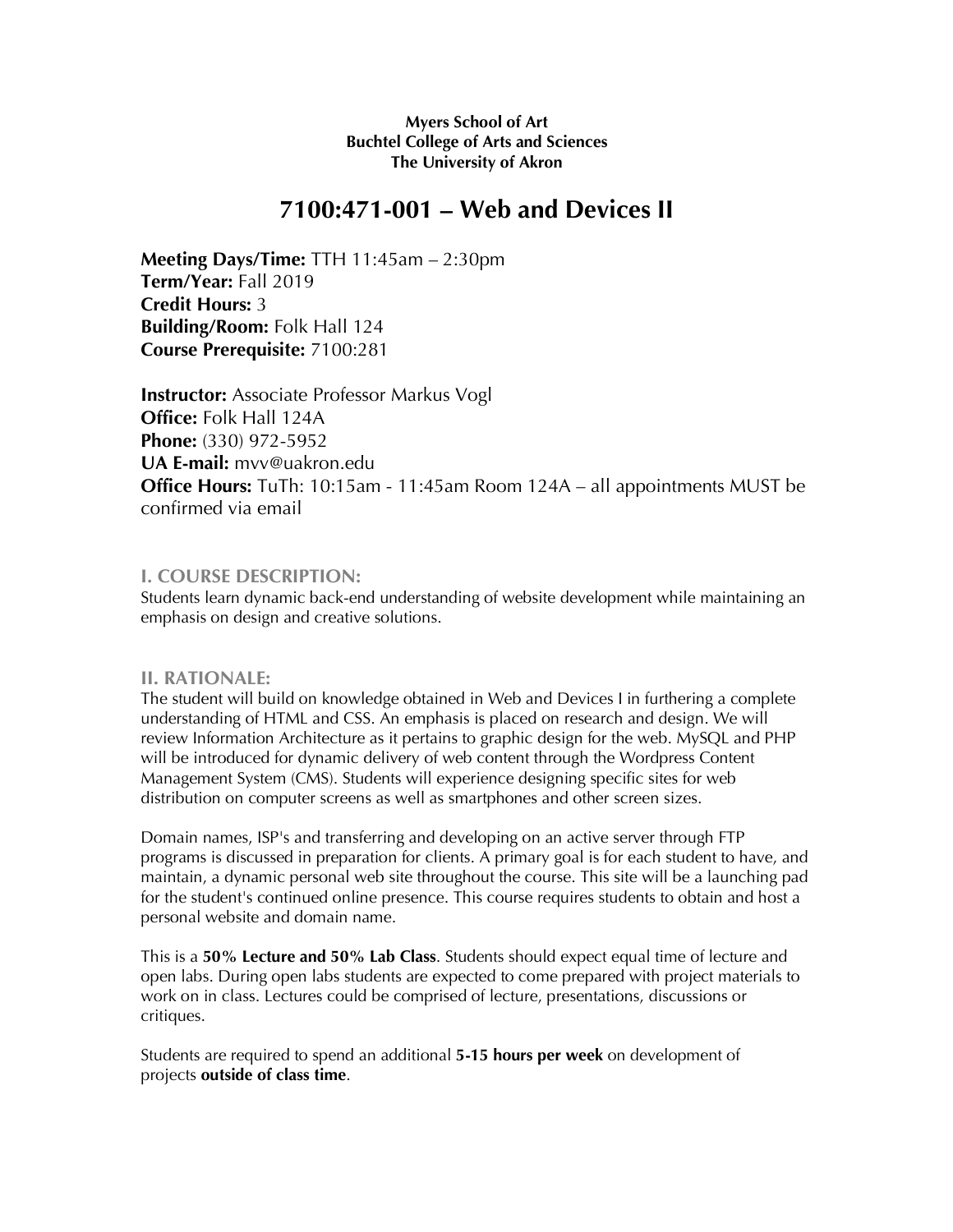## **III. LEARNING OUTCOMES:**

| <b>Objectives</b>                                                                                                     | <b>Applicable Standards</b>                                                                | <b>Assignments/Assessments</b>                           |
|-----------------------------------------------------------------------------------------------------------------------|--------------------------------------------------------------------------------------------|----------------------------------------------------------|
| Design and develop<br>appealing, functional<br>and, easy to use User<br>interface to present<br>your personal designs | NASAD Standards: X. C. 3. B. (1)<br>http://nasad.arts-<br>accredit.org/site/docs/Handbook/ | In-class lectures, homework,<br>Projects and blog posts. |
| Develop a thorough<br>understanding of<br>standard HTML/CSS                                                           | http://www.w3.org/standards/                                                               | Projects                                                 |
| <b>Introduction to PHP</b><br>and the Wordpress<br>environment as a<br><b>Content Management</b><br><b>System</b>     | http://php.net/<br>https://codex.wordpress.org                                             | <b>Final Project</b>                                     |
| <b>Work with active</b><br>server files                                                                               | https://developer.mozilla.org/en-<br>US/Learn/What is a web server                         | Projects                                                 |

## **IV. REQUIRED TEXT(S):**

There are no required books for this course. Instead, a series of recommended (optional) books are provided in the **Resources** section of this course. These books can be read for free online. Specific chapters or readings may also be listed in each module as relevant to the week's discussion.

## **V. REQUIRED MATERIALS LIST:**

- USB drive, minimum of 16GB
- A note pad and a sketch pad along with a pen or pencil
- A personal domain name (URL): \$10-\$15
- Space with a qualified hosting service (utilizing Linux, Apache, MySQL and PHP); pre-paid for 1-2 years: \$15-\$75

## **Recommended Supplies**

- Account with the **Akron Public Library** for Lynda.com access
- Digital Camera or Scanner
- Cloud Storage (e.g. Google Drive)

Specific requirements for domain names and web hosts will be discussed in class. This course will also make use of Adobe Dreamweaver, Photoshop and Illustrator. These are available in the lab. Alternatives to Dreamweaver and other useful software will be listed in the course Resources in Brightspace for your exploration and may be used/demonstrated in class.

# **VI. COURSE GOALS/OBJECTIVES:**

The primary objective of this course is to provide students with a strong foundation in web design and production. Students will learn: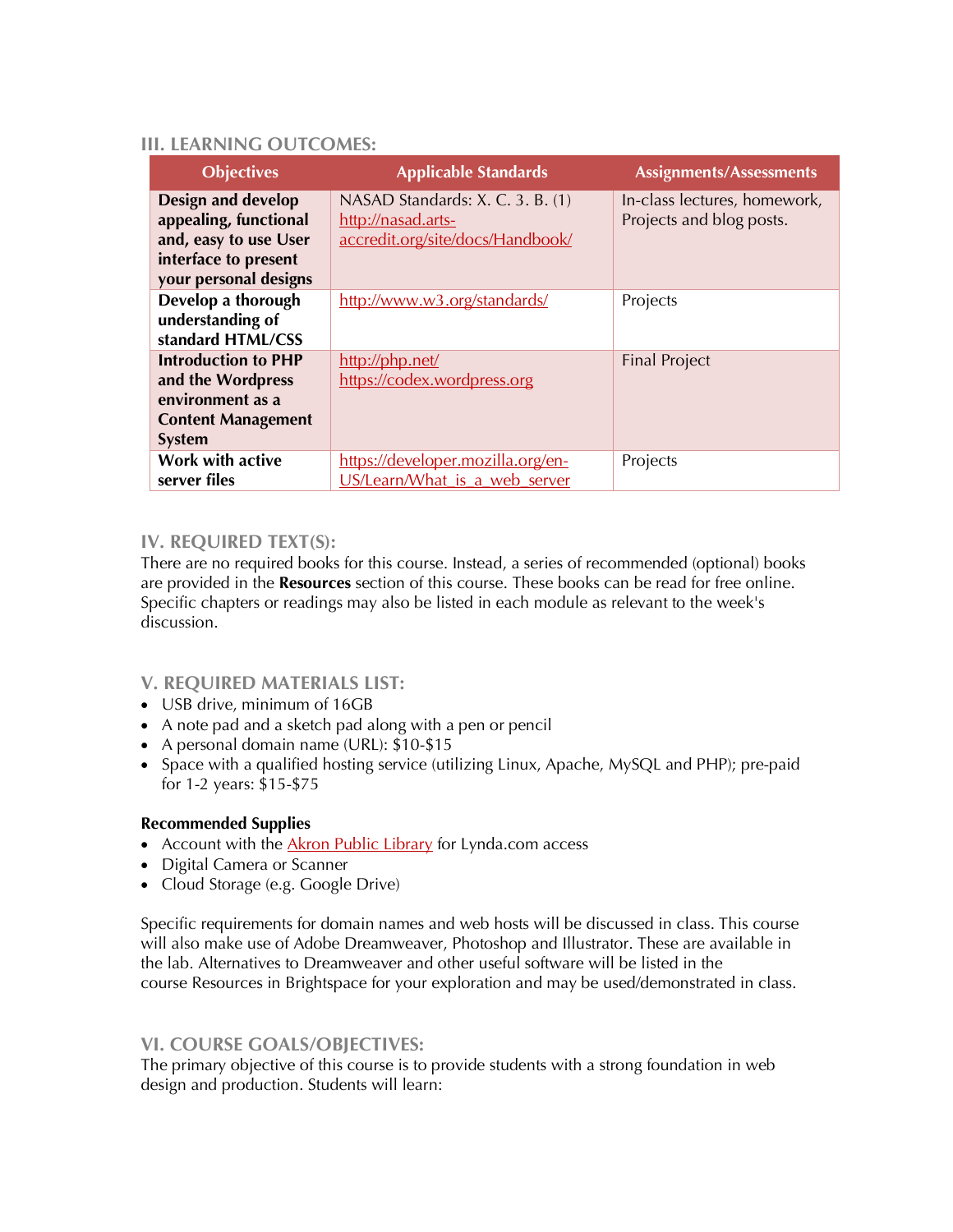- Basics of interactive wireframing for site planning and organization
- HTML and CSS for dynamic web structure
- Introduction to responsive web design and the Bootstrap framework
- Intro to dynamic web development using the PHP language
- Use of local testing environments and online production servers
- Use of MySQL and PHP to manage and create Wordpress sites
- Installation and management of Wordpress
- Use of plugins to enhance and extend Wordpress sites
- Domain names, web hosts and, working with active server files
- Use of metadata, search engine optimization and website analytics
- Understanding the uses of scripting/programming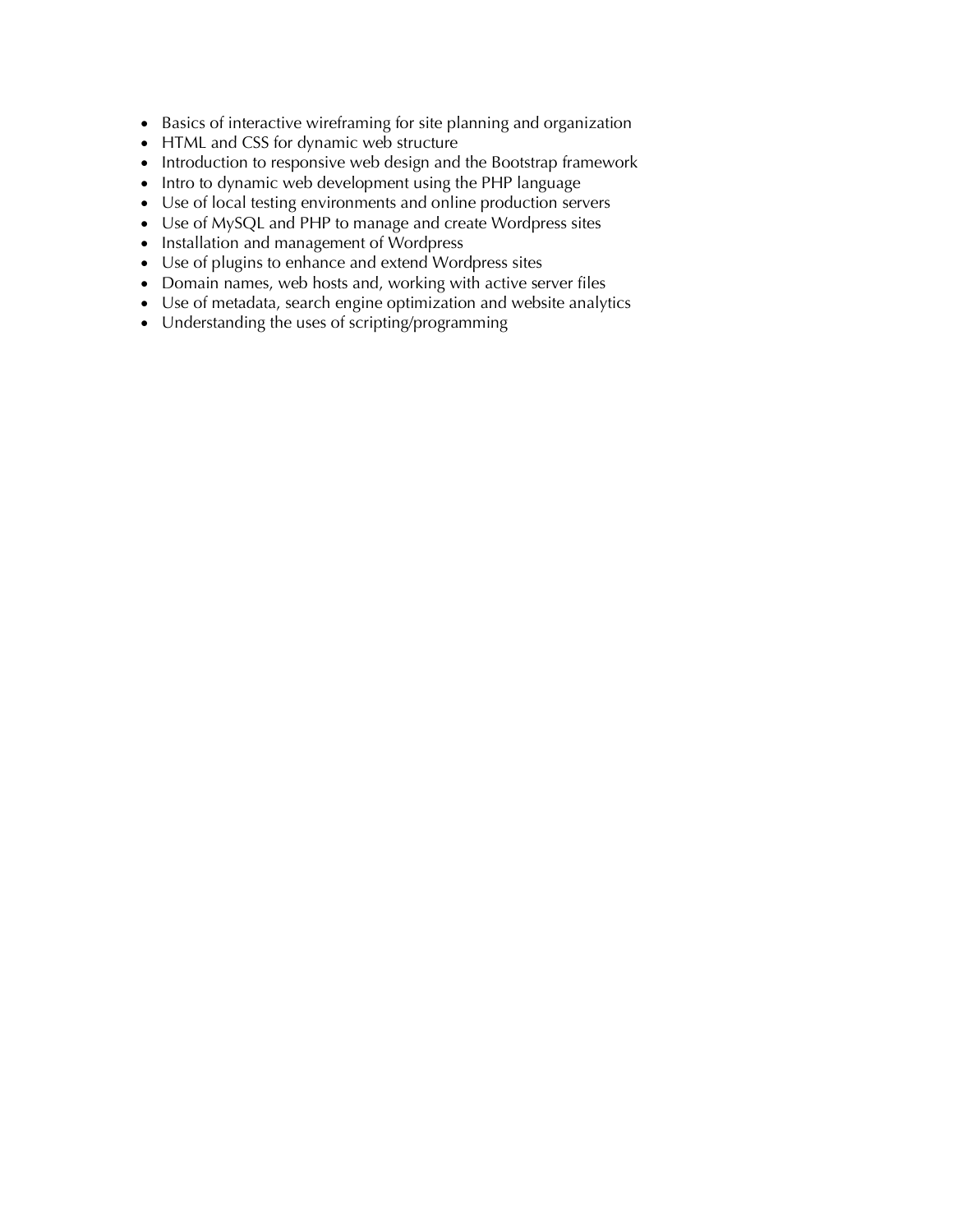## **VII. COURSE CALENDAR:**

#### **Week 1**

introduction to the course intro to resources design examples - design concepts - research Google Font API Photoshop design samples – responsive review of CSS box model

#### **Week 2**

present inspirational portfolio websites design blogs Wire-frame Examples mobile css – media query breakpoints – bootstrap demo

#### **Week 3**

Review photoshop designs and overlays – build HTML and CSS with bootstrap

#### **Week 4**

Review HTML|CSS layouts based on psd Design (Printed) domain creation and hosting demo buy domain research lab

#### **Week 5**

 domain setup Project 1 due

#### **Week 6**

research lab with individual tutoring sessions convert to HTML

#### **Week 7**

research lab with individual tutoring sessions convert to HTML

#### **Week 8**

research lab with individual tutoring sessions HTML due

#### **Week 9**

Intro to building custom wordpress theme start development for theme css php elements of the wordpress themes Develop taxonomy, control categories, custom template pages

#### **Week 10**

Use Advanced Custom Fields as CMS Fancybox plugin, MetaSlider Plugin Contact Form 7 Jetpack

### **Week 11**

research lab with individual tutoring sessions work on theme. social networking as news

#### **Week 12**

Site tracking, Wordpress Settings, Security, **Caching** 

#### **Week 13**

research lab with individual tutoring sessions finish all requirements

#### **Week 14**

research lab with individual tutoring sessions finish all requirements

#### **Week 15**

presentations critique

#### **Finals week (submit all)**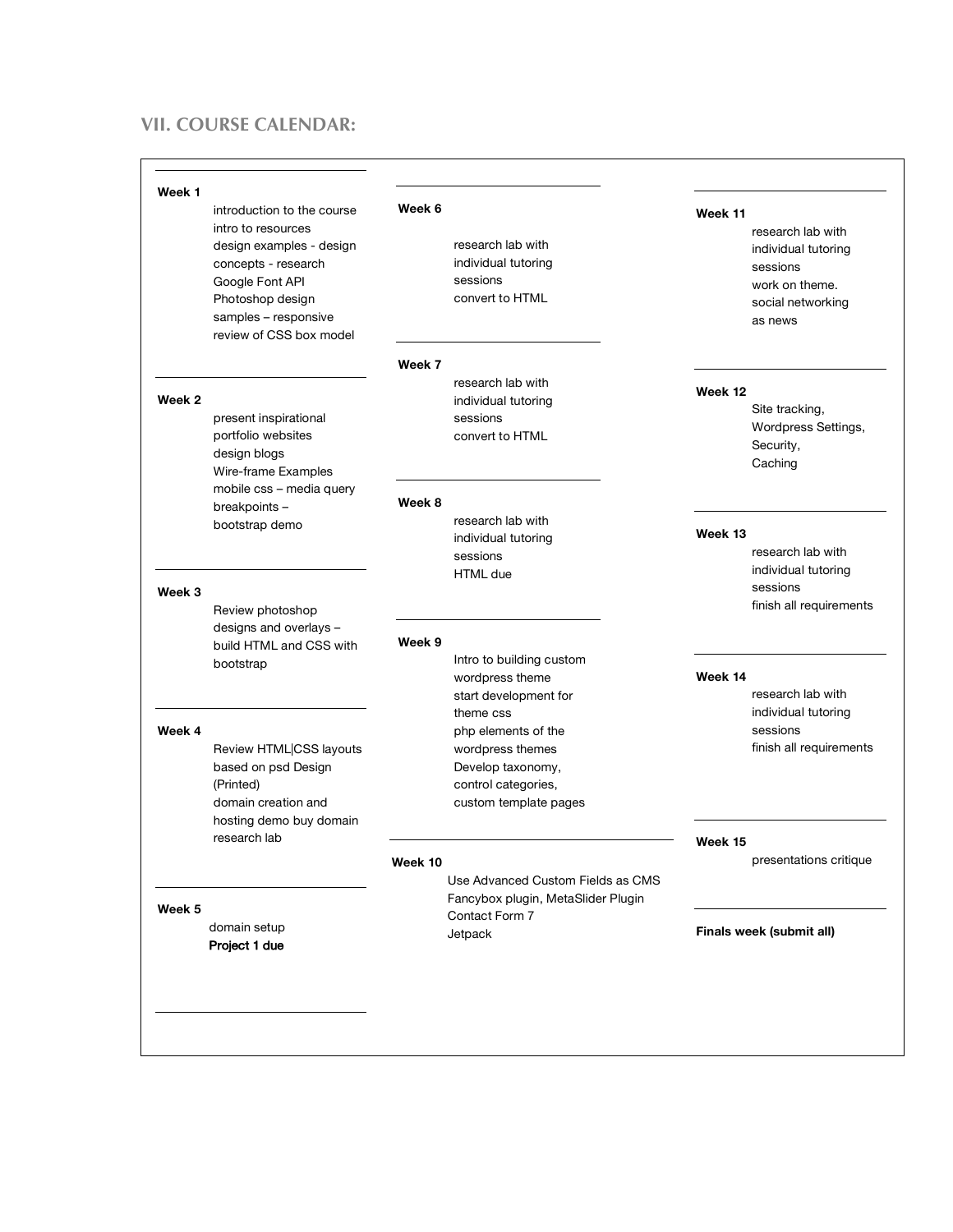## **VIII. INSTRUCTIONAL STRATEGIES/ACTIVITIES:**

Students will work at applying design and type skills to the web and all of the design considerations that this entails. Throughout the process, students should be aware of all variables and tradeoffs that effect each decision made in the design process as it relates to the web. Students will also be made aware of future trends/directions in web design.

This course is comprised of a series of blog posts (course notes) and projects. All assignments and projects will be submitted through Brightspace. The focus of this course will be on the design, refinement and production of your personal portfolio site. The site will include samples of your work, links to social media, your blog and, a storefront.

The course will focus on methods and strategies used to design responsive sites that are optimized for multiple screen sizes and will leverage the Bootstrap library to speed-up site development. There will be a variety of in-class, hands-on, demonstrations to lead the student through the entire design and development process. Strategies will be provided for designing for screen using Adobe applications, leveraging and customizing Bootstrap, integrating thirdparty libraries and, developing a custom Wordpress theme and site.

## **IX. TECHNOLOGY REQUIREMENTS:**

Students must have and an active UA Net ID and password. Students will be expected to utilize UA email for all communication with faculty and staff.

This course will require the use of Adobe Creative Cloud and other development software. Students can access all required software in the lab or should have an active Creative Cloud subscription.

### **Online Resources**

http://www.w3.org/ http://w3schools.com/ http://www.useit.com/ http://www.webstandards.org/ http://webprofessionals.org/ http://www.iainstitute.org/ http://www.ixda.org/ http://www.lynda.com

Dreamweaver Support Center at: http://www.adobe.com/support/dreamweaver/ More Resources to be found at course website: **http://markusvogl.com/web2**

### **Wordpress.com**

Two important elements of web design, and design in general,

are **Communication** and **Community**. Many designers choose to blog as a way to improve their communication, to become a part of the design community, serve as a repository of their own knowledge and, to promote themselves. For this course, you will be required to maintain a blog as part of your site and as a way to collect your notes throughout the semester. You will start the semester with a Wordpress.com blog. Once you have your own portfolio site created in Wordpress, you will import your blog posts from Wordpress.com to your personal site and continue posting to your personal site.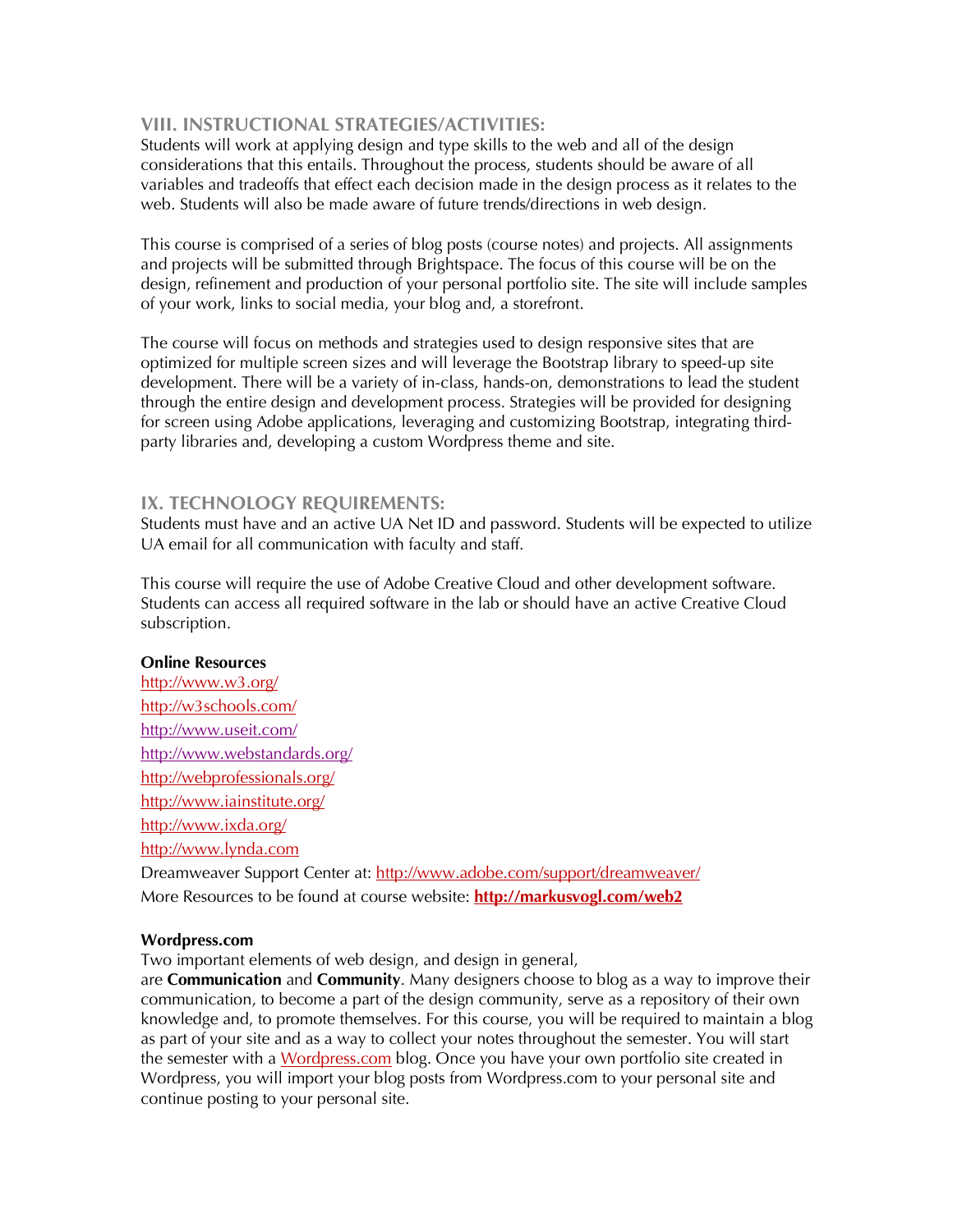Posts will be created for each class related to what you are learning, sharing research that you are doing and, reflecting on the process of developing your site. Your Wordpress site will serve as your online notes for the class. As such, posts are expected to include useful notes, code examples, screen shots, etc… that will be helpful to refer back to while developing your site. Some weeks/classes will have specific prompts that will be posted to Brightspace.

*For technological support or to report instructional technology related problems, please call (330) 972-6888.*

## **X. EVALUATION/STUDENT ASSESSMENT:**

This course is based around a variety of assignments/projects, weekly blog posts and continuous participation. A series of in-class demos/assignments will form a foundation of skills that students will be expected to apply to their own sites. While in-class work will not be graded on a class-by-class basis, in-class demonstrations and examples will directly impact your ability to complete the projects. Students are encouraged to follow along and apply the techniques to their own sites.

Grades are the result of three major areas of evaluation: **process**, **realization**, and **professionalism**. These categories are further broken down and defined for evaluation as follows:

### **Process:**

- **Research**: Are the research methods used by the students effectively chosen and implemented to arrive at successful solutions in design problems, and do they cover all aspects of the problem, including historical background and functional concerns?
- **Exploration:** Is the problem exploration both convergent and divergent, has the student exceeded personal taste barriers and expectations in their process?
- **Concept:** Are concepts inventive and appropriate, and do they satisfy the objectives of a stated visual problem?

### **Realization:**

- **Visual organization:** Are all syntactic concerns, such as form, composition, and visual hierarchy, clearly and effectively articulated?
- **Communication:** Does the solution to the problem present an appropriate message, and does the form of the message resonate with the indented audience?
- **Color:** Does the application of color support the message, satisfy aesthetic and emotive concerns? Does the use of color show evidence of an understanding of color theory?
- **Craft:** Does the project reflect the appropriate use of tools, techniques and knowledge of the tools used to create all parts of the project and is it presented in a professional and prepared manner?

### **Professionalism:**

- **Attendance:** Was the student in class and punctual? (3 absences equal an automatic drop of half grade, absences thereafter will be reviewed on case by case basis)
- **Attitude:** Was the student's demeanor professional?
- **Verbal articulation:** Was the student able to critically address his or her work orally and respond to concepts discussed in class or in assigned readings?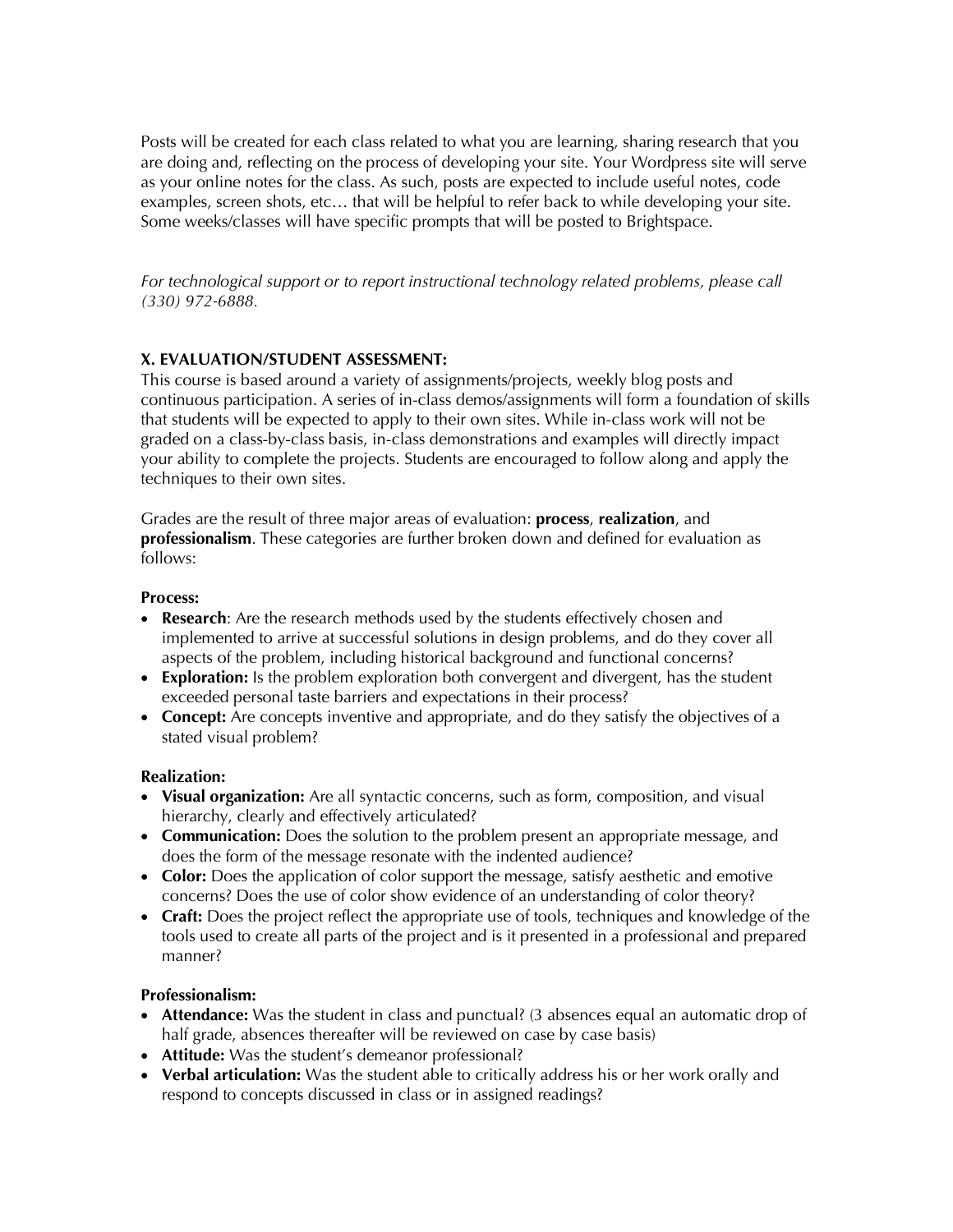- **Written articulation:** Was the student able to write critically about graphic design and write about concepts discussed in class.
- **Participation:** Did the student actively engage in a community of learning through contributions in critiques, discussions and projects?

The final grade will be based upon the total number of points available for the course. A rubric for each project with the grading breakdown will be provided to each student in Brightspace.

# **Grade Breakdown**

The final grade is based on the following weighting:

- project  $1 = 250$ pts (photoshop with proper overlay)
- project  $2 = 250 \text{pts (HTML)}$
- project  $3 = 300 \text{pts}$  (responsive wordpress)
- class notes  $= 100 \text{pts (digital)}$
- blog posts  $= 100$ pts (wordpress.com)
- **TOTAL. 1000pts**

# **Grading Scale**

| <b>Grade</b> | <b>Percentage</b> |
|--------------|-------------------|
| A            | 94%-100%          |
| $A -$        | 90%-93%           |
| $B+$         | 87%-89%           |
| B            | $83\% - 86\%$     |
| <b>B-</b>    | 79%-82%           |
| $C+$         | $77\% - 79\%$     |
| $\mathsf{C}$ | $74\% - 76\%$     |
| $C -$        | 70%-73%           |
| $D+$         | $67\% - 69\%$     |
| D            | 64%-66%           |
| D-           | $60\% - 63\%$     |
| F            | $0\% - 59\%$      |

## **Grades**

**A** — The student's work reflects outstanding achievement both in quantity and quality. The work pursues concepts, techniques above and beyond the problem. The student displays exceptional attitude in critique participation, response to criticism, and professional conduct.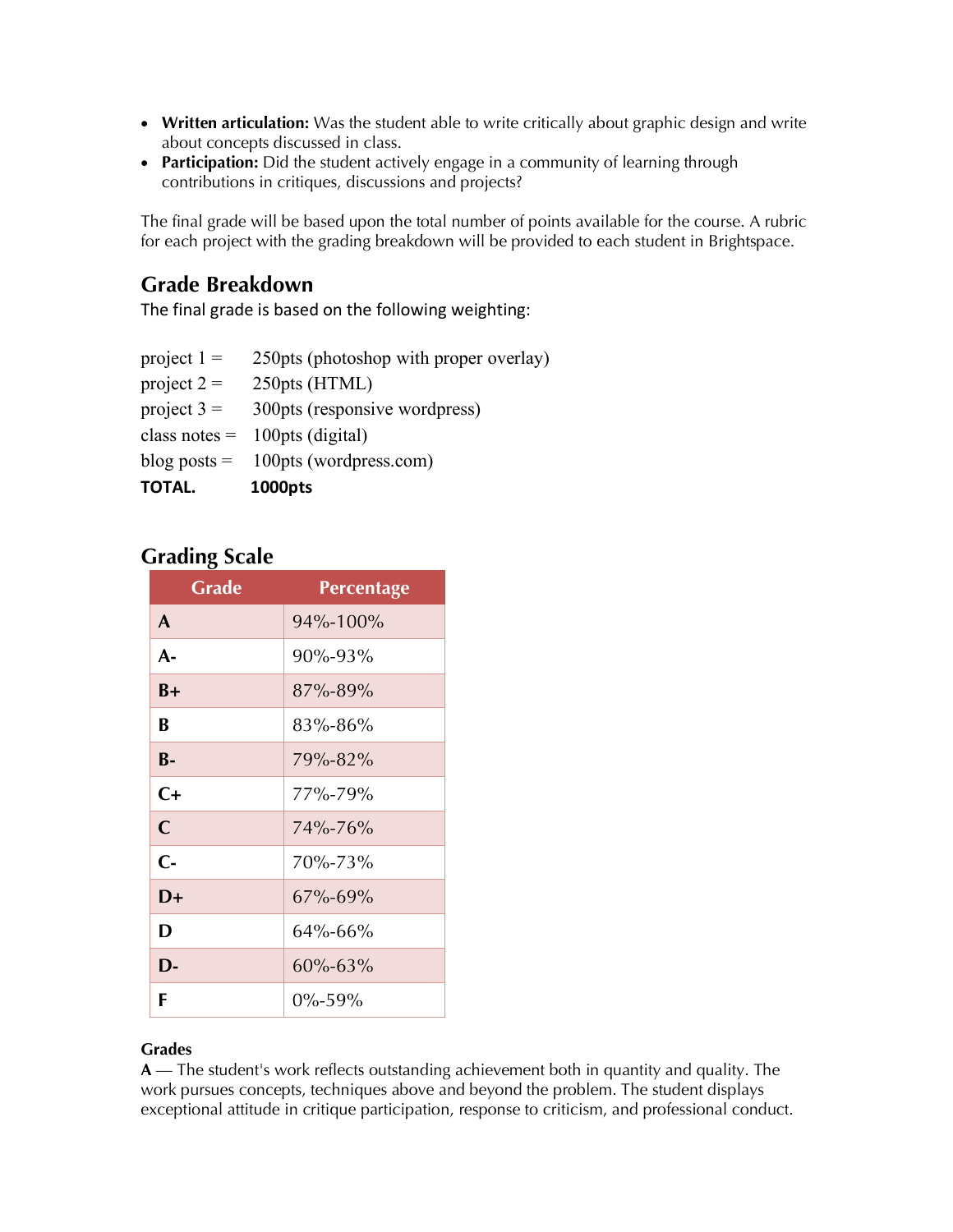The student's ability to communicate and execute ideas exhibits outstanding achievement. The student adheres to attendance policy.

**B** — The student's work reflects above-average achievement both in quantity and quality. Student pursues ideas and suggestions presented in class and goes to extra effort to resolve required problems. The student displays a positive attitude in critique participation, response to criticism, and professional conduct. The student's ability to communicate and execute ideas exhibits above-average achievement. The student adheres to attendance policy.

**C** — The student's work reflects an acceptable achievement both in quantity and quality, and all work is completed as assigned. The student displays a positive attitude in critique participation, response to criticism and professional conduct. The student exhibits an acceptable level of ability in communication and execution of ideas and has an acceptable pattern of attendance.

**D** — The student's achievement is below average in quality and/or quantity. The student's response to criticism, professional conduct, and participation in critique is below acceptable standards or reflects an indifferent attitude. The student's work reflects an inability to satisfactorily communicate and execute ideas. The student's pattern of attendance may be unsatisfactory.

**F** — The student's work and attitude reflect an unsatisfactory level of achievement both in quantity and quality. The student exhibits an unsatisfactory ability to, communicate and execute ideas and a pattern of low productivity. The student's attendance record may be unacceptable. The student's lack of participation in critiques, poor response to criticism, and inappropriate professional conduct results in a failing grade.

## **Resubmissions**

Unless otherwise noted, project resubmissions will be accepted up to the final instruction day of the semester. No submissions or resubmissions will be accepted after the final class period.

## **Grade Rationale**

Project Grades will be based on the individual criteria of each problem as listed above and will also include:

- 1. Concept, process development, craftsmanship and presentation.
- 2. Meeting all project deadlines. For each class period a project is late, the final grade on that project will be lowered one letter grade. No project will be accepted after one week past the deadline, consequently, an F will be given for that project. Reworking a project for a higher grade is encouraged and must be turned in prior to the last scheduled class.
- 3. Class participation.
- 4. The instructor's opinion of the students design aesthetic.

Final Grades are based on the criteria listed above and the following: work habits, or lack of, late work, attendance, working potential, class participation including critiques, improvement over the semester and project grades.

### **XI. Communication Policy**

Outside of class, email is preferred. Include the name of the course in the subject of your email, especially if emailing from a non-UA email account. If you need assistance with code or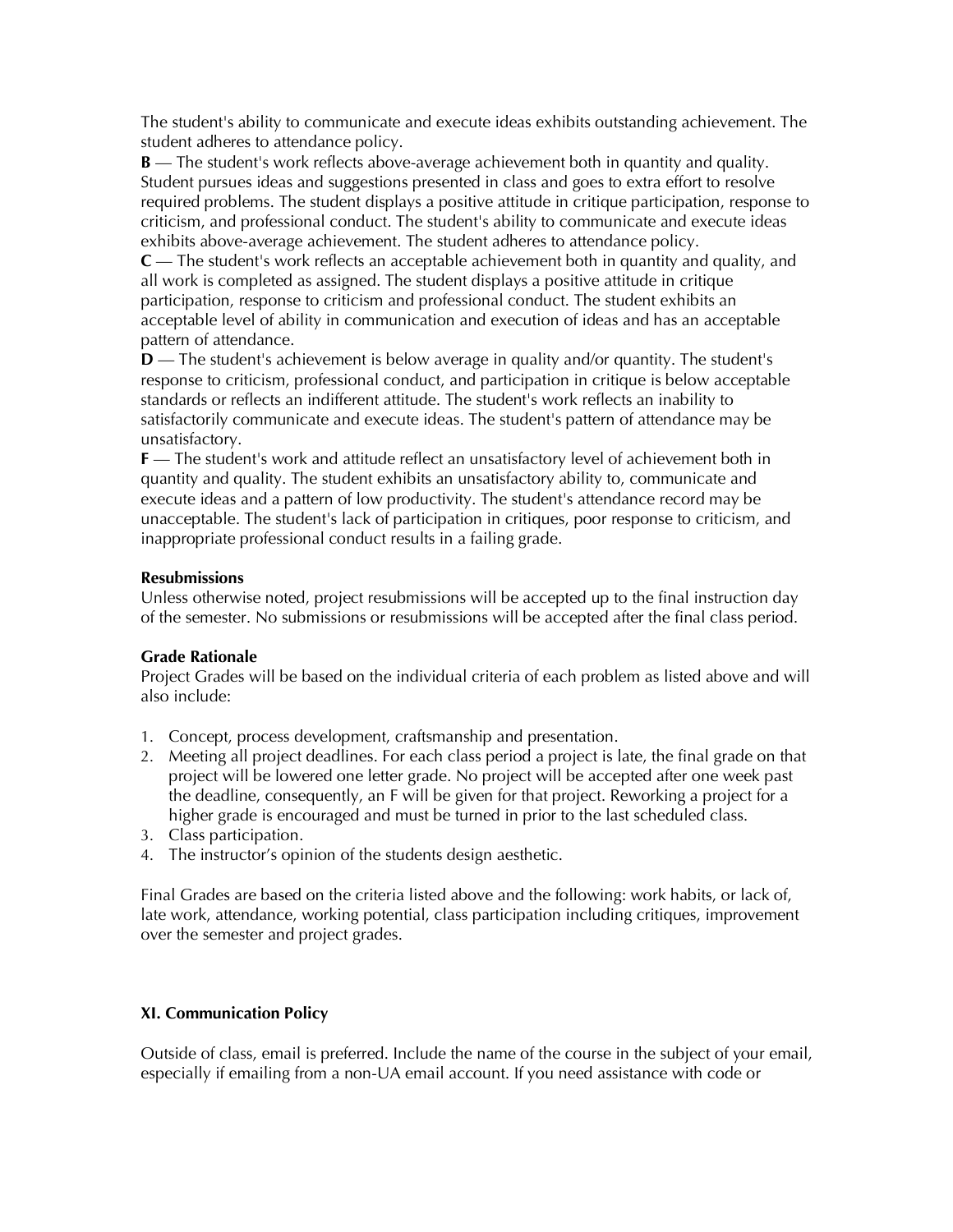anything of a technical nature, be as specific as possible. Include your code or other files as necessary. I will try to respond to messages within 48 hours.

## **XII. UNIVERSITY AND MYERS SCHOOL OF ART POLICIES:**

Refer to the Myers School of Art Website, Academic Tab: Resources for Faculty, Staff and Students: **https://www.uakron.edu/art/academics/resources.dot**

- The University Code of Student Conduct, Ethics and Standards
- Myers After Hours Access Policy

### **Attendance**

Students are required to attend all class meetings. Students may not miss more than one week's worth of class time without a penalty. For each absence in excess of one week, your final course grade will drop by one grade (e.g., from B to B-). Students traveling on Myers supported trips will not be penalized for missing class but must inform faculty prior to leaving and will be expected to fulfill class requirements.

Attendance is recorded each class period. For grading purposes, three late arrivals or early departures will equal one absence. **There will be a 5-minute grace period at the beginning of class before a late arrival is recorded.**

## **Title IX Information**

The University of Akron is committed to providing an environment free of all forms of discrimination, including sexual violence and sexual harassment. This includes instances of attempted and/or completed sexual assault, domestic and dating violence, gender-based stalking, and sexual harassment. If you (or someone you know) has experienced or experiences sexual violence or sexual harassment, know that you are not alone. Help is available, regardless of when the violence or harassment occurred, and even if the person who did this is not a student, faculty or staff member.

Confidential help is available. If you wish to speak to a professional, in confidence, please contact:

- Rape Crisis Center 24 Hour Hotline: 877-906-RAPE Office Located in the Student Recreation and Wellness Center 246 and the office number is: 330-972-6328
- University Counseling and Testing Center 330-972-7082
- University Health Services 330-972-7808

Please know the majority of other University of Akron employees, including faculty members, are considered to be "responsible employees" under the law and are required to report sexual harassment and sexual violence. If you tell me about a situation, I will be required to report it to the Title IX Coordinator and possibly the police. You will still have options about how your case will be handled, including whether or not you wish to pursue a law enforcement or complaint process. You have a range of options available and we want to ensure you have access to the resources you need.

Additional information, resources, support and the University of Akron protocols for responding to sexual violence are available at http://uakron.edu/Title-IX/.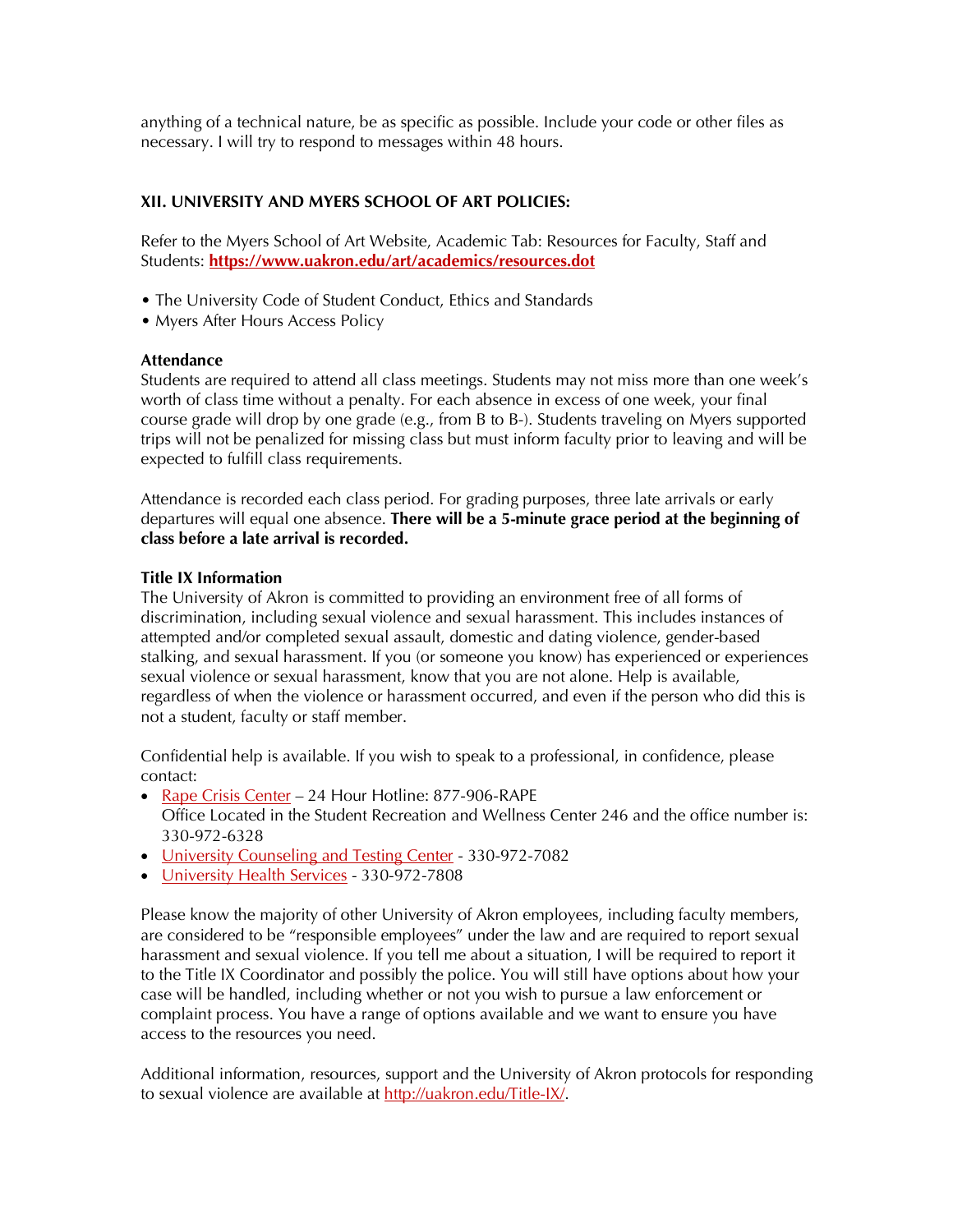## **Student Ethics**

For further information about The University of Akron's policies regarding student ethics and conduct, please consult the following sources: http://www.uakron.edu/gradsch/docs/Gradbulletin.pdf, then select "General Information" (academic honesty); or http://www.uakron.edu/studentlife/sja/codecon.php (Student Code of Conduct).

**Note:** The Myers School of Art has a zero tolerance policy on theft, plagiarism and all forms of harassment, punishable by dismissal.

## **Copyright**

Copyright infringement is a punishable offense by law and will not be tolerated in class.

Please use only materials (fonts, images, etc,) either created by yourself or with the appropriate licenses. For example for fonts you can use open source fonts such as Google fonts. For images, use images with the appropriate creative commons licenses. You will have to obtain appropriate licenses for all assets not owned by you.

Protecting copyright is our concern, but it is your ultimate responsibility.

## **Accessibility**

Any student who feels she/he may need an accommodation based on the impact of a disability please consult http://www.uakron.edu/access and the Office of Accessibility at (330) 972-7928.

### **Computer Labs**

All computer lab rules are posted and must be followed. No eating, drinking, or cell phones in class.

## **XIII. BIBLIOGRAPHY:**

- World Wide Web Consortium web site content (1994-current). Retreived from http://www.w3.org
- W3 Schools web site content and tutorials (1999-current). Retreived from http://www.w3schools.com
- Marcotte, E. (2011) *Responsive Web Design.* A Book Apart
- McGrane, K (2012) *Content Strategy for Mobile*. A Book Apart
- Wroblewski, L. (2011) *Mobile First*. A Book Apart
- Keith, J. (2010) *HTML5 for Web Designers*. A Book Apart
- Cederholm, D. (2011) *CSS3 for Web Designers*. A Book Apart
- Kadlec, T. (2012) *Implementing Responsive Design: Building sites for an anywhere, everywhere web.* New Riders
- Walter, A. (2008) *Building Findable Websites: Web Standards SEO and Beyond*. New Riders Press
- Wang, P. Katila, S. (2003) *An Introduction to Web Design and Programming*. Course Technology/Cengage Learning
- Murphy, C. Persson, N. (2008) *HTML and CSS Web Standards Solutions, A Web Standardistas' Approach.* Apress
- Zeldman, J. (2006) *Designing With Web Standards, Second Edition*. Peachpit Press
- Weinman, L. (1999) *<designing web graphics.3>.* New Riders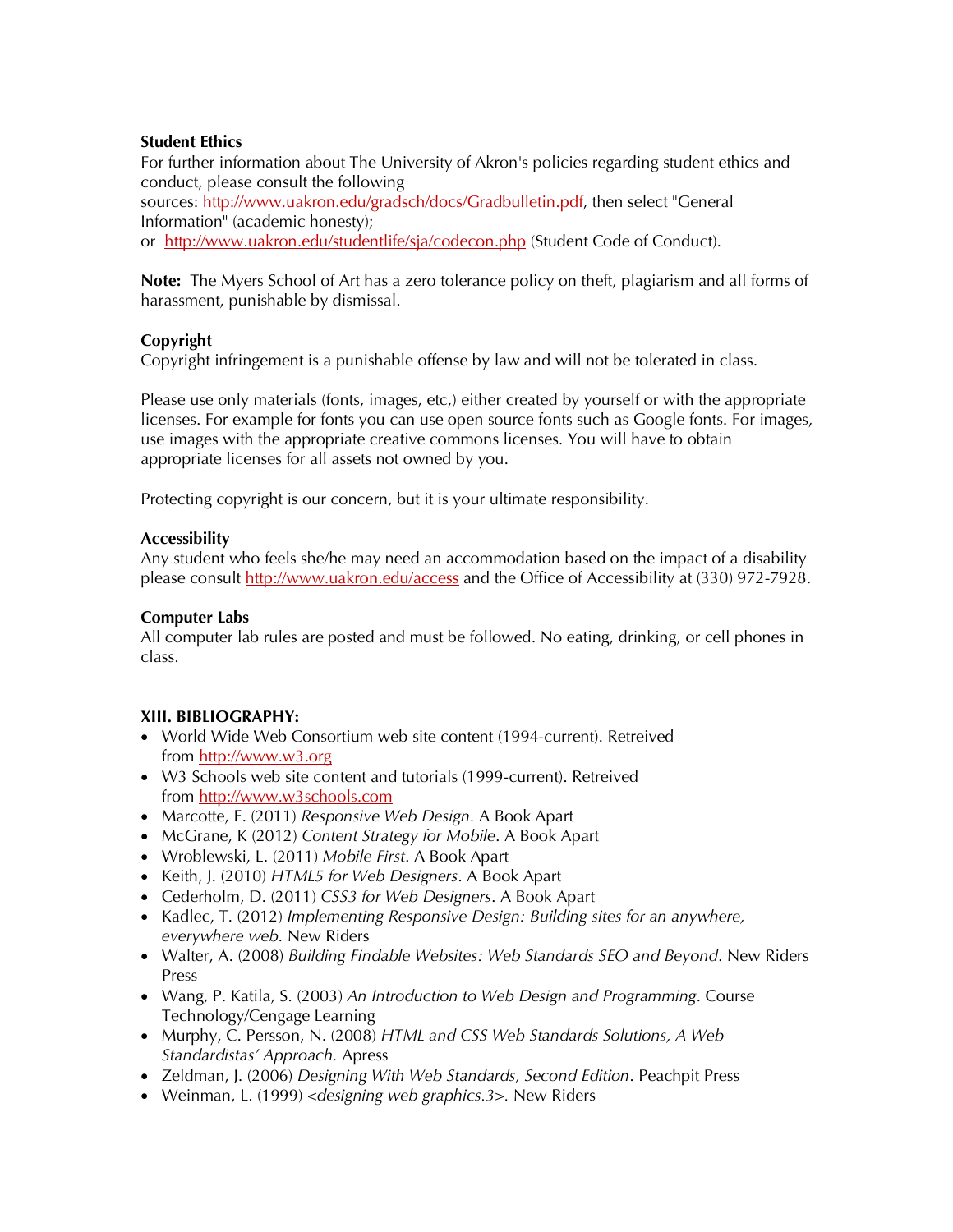### **Recommended Reading:**

Learning Web Design: A Beginner's Guide to HTML, CSS, JavaScript, and Web Graphics Jennifer Niederst Robbins O'Reilly Media 4th Edition http://shop.oreilly.com/product/0636920023494.do

The Web Designer's Idea Book, Volume 3: Inspiration from Today's Best Web Design Trends, Themes and Styles Patrick McNeill HOW http://www.amazon.com/The-Designers-Idea-Book-Volume/dp/1440323968/ref=sr\_1\_1?ie=UTF8&qid=1408987515&sr=8- 1&keywords=9781440323966

The Principles of Beautiful Web Design, 3rd Edition Jason Beaird, James George O'Reilly Media http://shop.oreilly.com/product/9780992279448.do

CSS3: The Missing Manual, 3rd Edition David Sawyer McFarland O'Reilly Media http://shop.oreilly.com/product/0636920024996.do

Learning PHP, MySQL, and JavaScript: A Step-By-Step Guide to Creating Dynamic Websites Robin Nixon O'Reilly Media http://shop.oreilly.com/product/0636920033004.do

### **XIV. Additional Pertinent Student Information.**

### **Semester Dates: Late Adds and Drops, and Withdrawal Dates**

A complete list of add/drop/withdrawal dates can be found online: **uakron.edu/registrar/dates**

- The last day to add a course without signatures is **Sunday, September 1**.
- The last day to add a course with the faculty instructor's signature, academic adviser's signature and your College Dean's signature is **Sunday, September 8**.
- The last day to drop a course, without a withdrawal, for all regular session courses, is **Sunday, September 8 at 11:59PM**.
- The last day to withdraw from a course, for all regular session courses, is **Sunday, October 13 at 11:59PM**.

### **Opportunities to Volunteer and Support the Myers School of Art:**

**Fall Visit Day** | Guided Tour of Folk 10:30AM-12:00PM Saturday, October 19, 2019 Audience: Seniors and juniors in high school